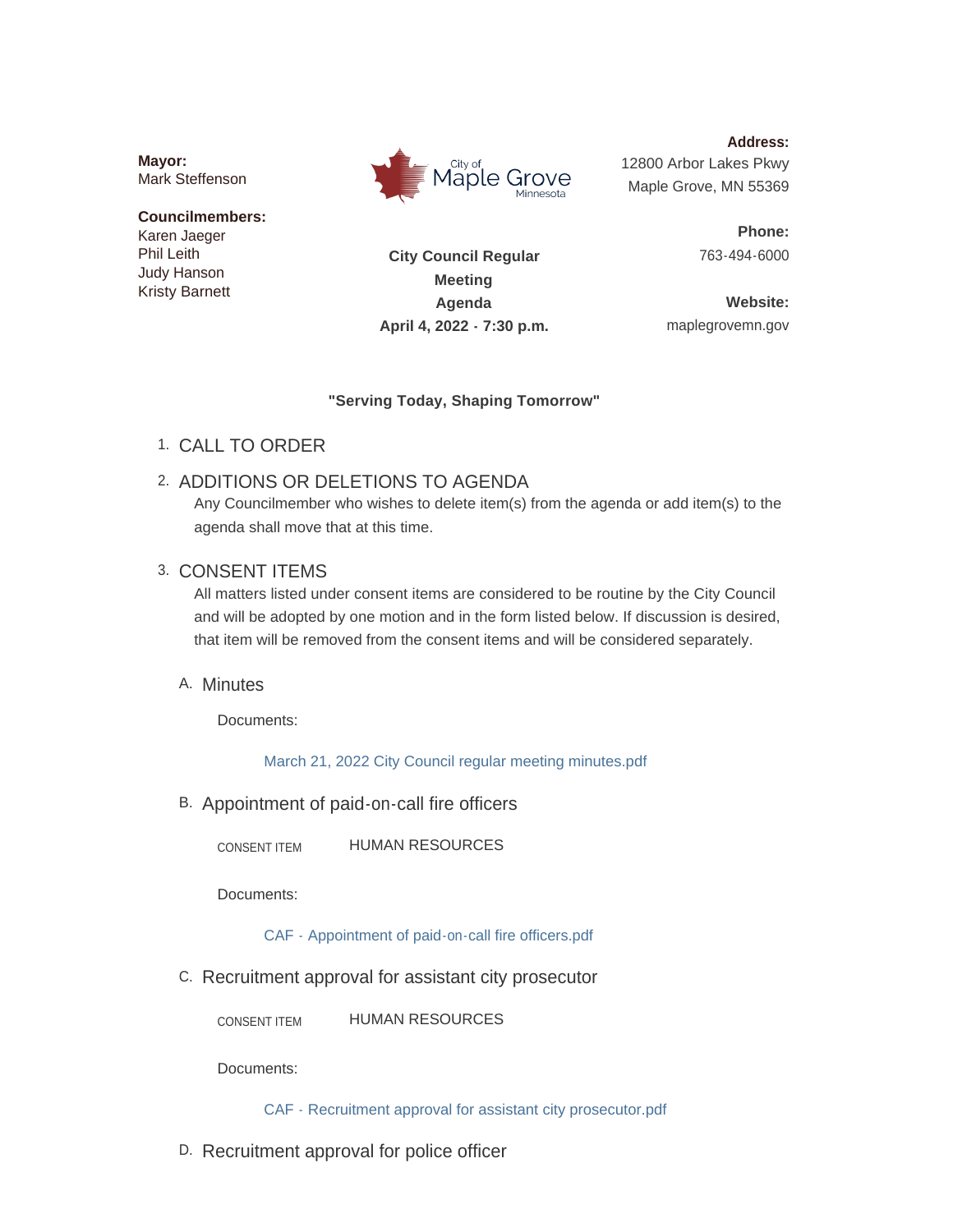Documents:

[Recruitment approval for police officer.pdf](https://www.maplegrovemn.gov/AgendaCenter/ViewFile/Item/1557?fileID=5846)

E. Recruitment approval for zoning enforcement officer

HUMAN RESOURCES CONSENT ITEM

Documents:

[CAF - Recruitment approval for zoning enforcement officer.pdf](https://www.maplegrovemn.gov/AgendaCenter/ViewFile/Item/1582?fileID=5920)

7479 Fernbrook Lane North variance F.

COMMUNITY & ECONOMIC DEVELOPMENT CONSENT ITEM

Documents:

[CAF - 7479 Fernbrook Lane North variance 04-04-2022.pdf](https://www.maplegrovemn.gov/AgendaCenter/ViewFile/Item/1564?fileID=5872) [Attachment A - Resolution No. 22-060.pdf](https://www.maplegrovemn.gov/AgendaCenter/ViewFile/Item/1564?fileID=5873)

G. Clear Channel Outdoor city advertising contract

| <b>CONSENT ITEM</b> |  |  | COMMUNITY & ECONOMIC DEVELOPMENT |
|---------------------|--|--|----------------------------------|
|---------------------|--|--|----------------------------------|

Documents:

[CAF - Clear Channel Outdoor city advertising contract 04-04-2022.pdf](https://www.maplegrovemn.gov/AgendaCenter/ViewFile/Item/1565?fileID=5874) [Attachment A - Clear Channel Outdoor city adveristing contract.pdf](https://www.maplegrovemn.gov/AgendaCenter/ViewFile/Item/1565?fileID=5875)

Zoning ordinance text amendment - wetlands H.

COMMUNITY & ECONOMIC DEVELOPMENT CONSENT ITEM

Documents:

[CAF - Zoning ordinance text amendment - wetlands 04-04-2022.pdf](https://www.maplegrovemn.gov/AgendaCenter/ViewFile/Item/1566?fileID=5876) [Attachment A - Redlined proposed ordinance change.pdf](https://www.maplegrovemn.gov/AgendaCenter/ViewFile/Item/1566?fileID=5877) [Attachment B - Clean proposed ordinance.pdf](https://www.maplegrovemn.gov/AgendaCenter/ViewFile/Item/1566?fileID=5878)

2022 Lake Improvement Program cost sharing expenditures I.

ENGINEERING CONSENT ITEM

Documents:

[CAF - 2022 Lake Improvement Program cost sharing expenditures.pdf](https://www.maplegrovemn.gov/AgendaCenter/ViewFile/Item/1572?fileID=5904) [Attachment A - 2022 LIP application summary.pdf](https://www.maplegrovemn.gov/AgendaCenter/ViewFile/Item/1572?fileID=5905)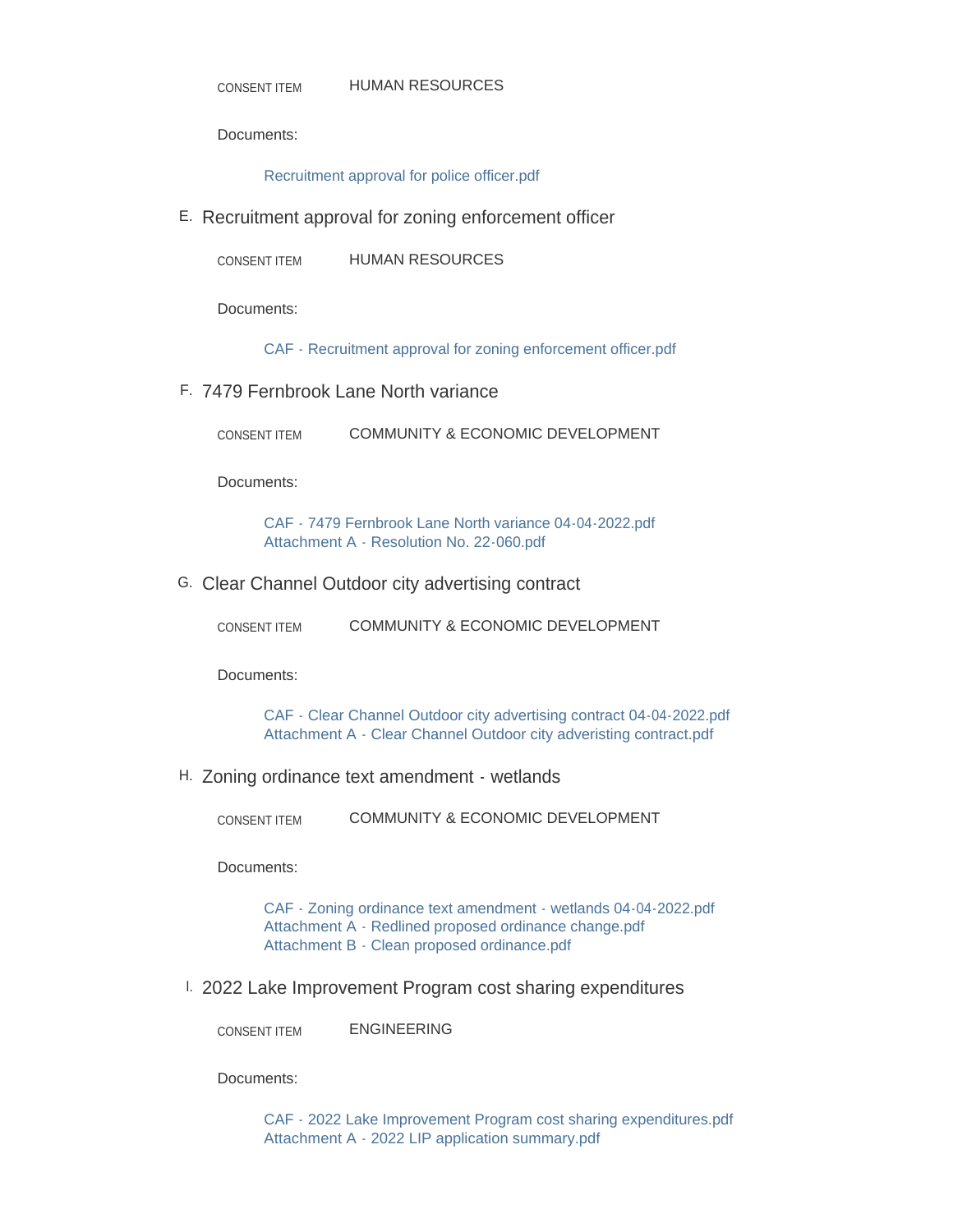J. Arbor Ridge Parkway parking restrictions - Resolution No. 22-077

ENGINEERING CONSENT ITEM

Documents:

[CAF - Arbor Ridge Parkway parking restrictions - Resolution No. 077.pdf](https://www.maplegrovemn.gov/AgendaCenter/ViewFile/Item/1576?fileID=5915) [Attachment A - Resolution No. 22-077.pdf](https://www.maplegrovemn.gov/AgendaCenter/ViewFile/Item/1576?fileID=5917) [Attachment B - Project location map.pdf](https://www.maplegrovemn.gov/AgendaCenter/ViewFile/Item/1576?fileID=5916)

K. Northwood Church Developer's Agreement - Resolution No. 22-076

ENGINEERING CONSENT ITEM

Documents:

[CAF - Northwood Church Developers Agreement - Resolution No. 22-076.pdf](https://www.maplegrovemn.gov/AgendaCenter/ViewFile/Item/1573?fileID=5908) [Attachment A - Resolution No. 22-076.pdf](https://www.maplegrovemn.gov/AgendaCenter/ViewFile/Item/1573?fileID=5906) [Attachment B - Developers Agreement.pdf](https://www.maplegrovemn.gov/AgendaCenter/ViewFile/Item/1573?fileID=5907)

L. Purchase agreement - 15967 105th Avenue North

ENGINEERING CONSENT ITEM

Documents:

[CAF - Purchase Agreement - 15967 105th Avenue N.pdf](https://www.maplegrovemn.gov/AgendaCenter/ViewFile/Item/1575?fileID=5912) [Attachment A - Peterson Purchase Agreement.pdf](https://www.maplegrovemn.gov/AgendaCenter/ViewFile/Item/1575?fileID=5914) [Attachment B - Aerial picture.pdf](https://www.maplegrovemn.gov/AgendaCenter/ViewFile/Item/1575?fileID=5913)

M. Purchase Agreement with Lynde & McLeod

ENGINEERING CONSENT ITEM

Documents:

[CAF - Purchase Agreement with Lynde and McLeod.pdf](https://www.maplegrovemn.gov/AgendaCenter/ViewFile/Item/1574?fileID=5911) [Attachment A - Purchase Agreement.pdf](https://www.maplegrovemn.gov/AgendaCenter/ViewFile/Item/1574?fileID=5910) [Attachment B - Graphic.pdf](https://www.maplegrovemn.gov/AgendaCenter/ViewFile/Item/1574?fileID=5909)

N. Sureties - April 4, 2022

ENGINEERING CONSENT ITEM

Documents:

[CAF - Sureties - April 4, 2022.pdf](https://www.maplegrovemn.gov/AgendaCenter/ViewFile/Item/1577?fileID=5918)

0. Emergency Operations Center Upgrade

ADMINISTRATION CONSENT ITEM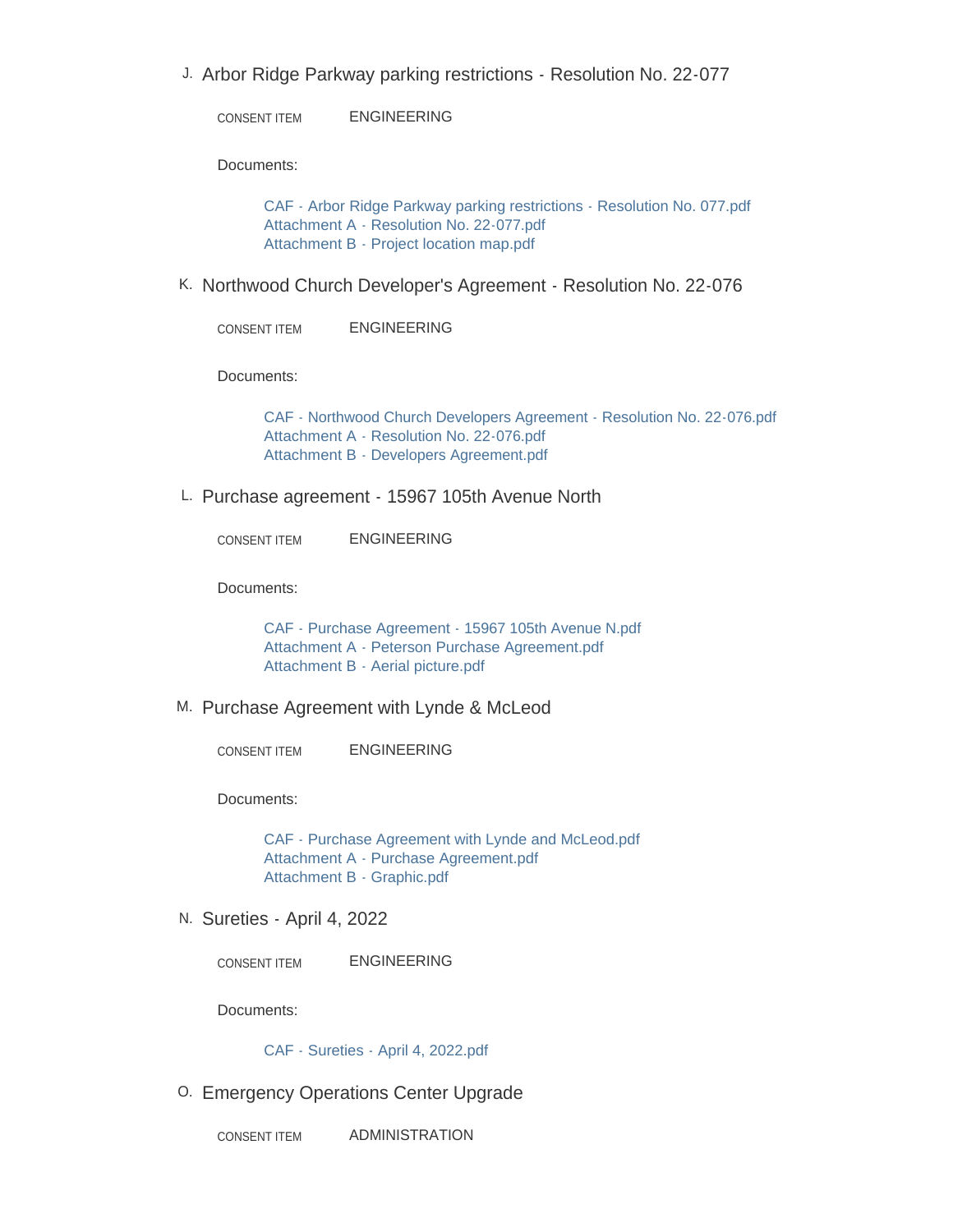Documents:

[CAF - Emergency Operations Center Upgrade.pdf](https://www.maplegrovemn.gov/AgendaCenter/ViewFile/Item/1562?fileID=5941) [Attachment A - Tierney EOC Technology Proposal - 28776 R3.pdf](https://www.maplegrovemn.gov/AgendaCenter/ViewFile/Item/1562?fileID=5851) [Attachment B - Intereum EOC Furniture.pdf](https://www.maplegrovemn.gov/AgendaCenter/ViewFile/Item/1562?fileID=5852) [Attachment C - Intereum Alt EOC Furniture.pdf](https://www.maplegrovemn.gov/AgendaCenter/ViewFile/Item/1562?fileID=5853) [Attachment D - Lighting of Minnesota EOC Lighting.pdf](https://www.maplegrovemn.gov/AgendaCenter/ViewFile/Item/1562?fileID=5854)

#### P. Approve claims

ADMINISTRATION CONSENT ITEM

Documents:

[CAF - Approve claims 4-04-2022.pdf](https://www.maplegrovemn.gov/AgendaCenter/ViewFile/Item/1612?fileID=5931) [Attachment A 3-23-2022 check register.pdf](https://www.maplegrovemn.gov/AgendaCenter/ViewFile/Item/1612?fileID=5930) [Attachment B 3-30-2022 check register.pdf](https://www.maplegrovemn.gov/AgendaCenter/ViewFile/Item/1612?fileID=5926) [Attachment C 3-18-2022 EFT payment register.pdf](https://www.maplegrovemn.gov/AgendaCenter/ViewFile/Item/1612?fileID=5927) [Attachment D 2-02-2022 Purchasing card register.pdf](https://www.maplegrovemn.gov/AgendaCenter/ViewFile/Item/1612?fileID=5928) [Attachment E 2-16-2022 Purchasing card register.pdf](https://www.maplegrovemn.gov/AgendaCenter/ViewFile/Item/1612?fileID=5929)

### 4. REMOVED CONSENT ITEMS

At this time, consent items removed for further discussion will be considered.

#### 5. SPECIAL BUSINESS

OPEN FORUM - Individuals may address the City Council about any item not contained on the agenda. A maximum of five (5) minutes is allowed for each speaker, however this time may be reduced if many speakers are present. The Mayor may limit time and the number of speakers at his discretion. For those wishing to address the Council, please complete a blue card at the back of the Council Chambers and give the card to staff or the Mayor before the meeting begins.

- A. Open Forum
- B. Hennepin County Commissioner Kevin Anderson presentation

Documents:

[CAF - Hennepin County Commissioner Kevin Anderson presentation.pdf](https://www.maplegrovemn.gov/AgendaCenter/ViewFile/Item/1537?fileID=5711) [Attachment A - Commissioner Anderson presentation.pdf](https://www.maplegrovemn.gov/AgendaCenter/ViewFile/Item/1537?fileID=5710)

Swearing in of paid-on-call firefighter C.

Documents:

[CAF - Firefighter Completing Probation.pdf](https://www.maplegrovemn.gov/AgendaCenter/ViewFile/Item/1609?fileID=5922) [Attachment A - Brandon Scheunemann.pdf](https://www.maplegrovemn.gov/AgendaCenter/ViewFile/Item/1609?fileID=5921)

D. Oath of office for city prosecutor

Documents:

[CAF - Oath of office for city prosecutor.pdf](https://www.maplegrovemn.gov/AgendaCenter/ViewFile/Item/1540?fileID=5732) [Attachment A - Oath of office for city prosecutor.pdf](https://www.maplegrovemn.gov/AgendaCenter/ViewFile/Item/1540?fileID=5731)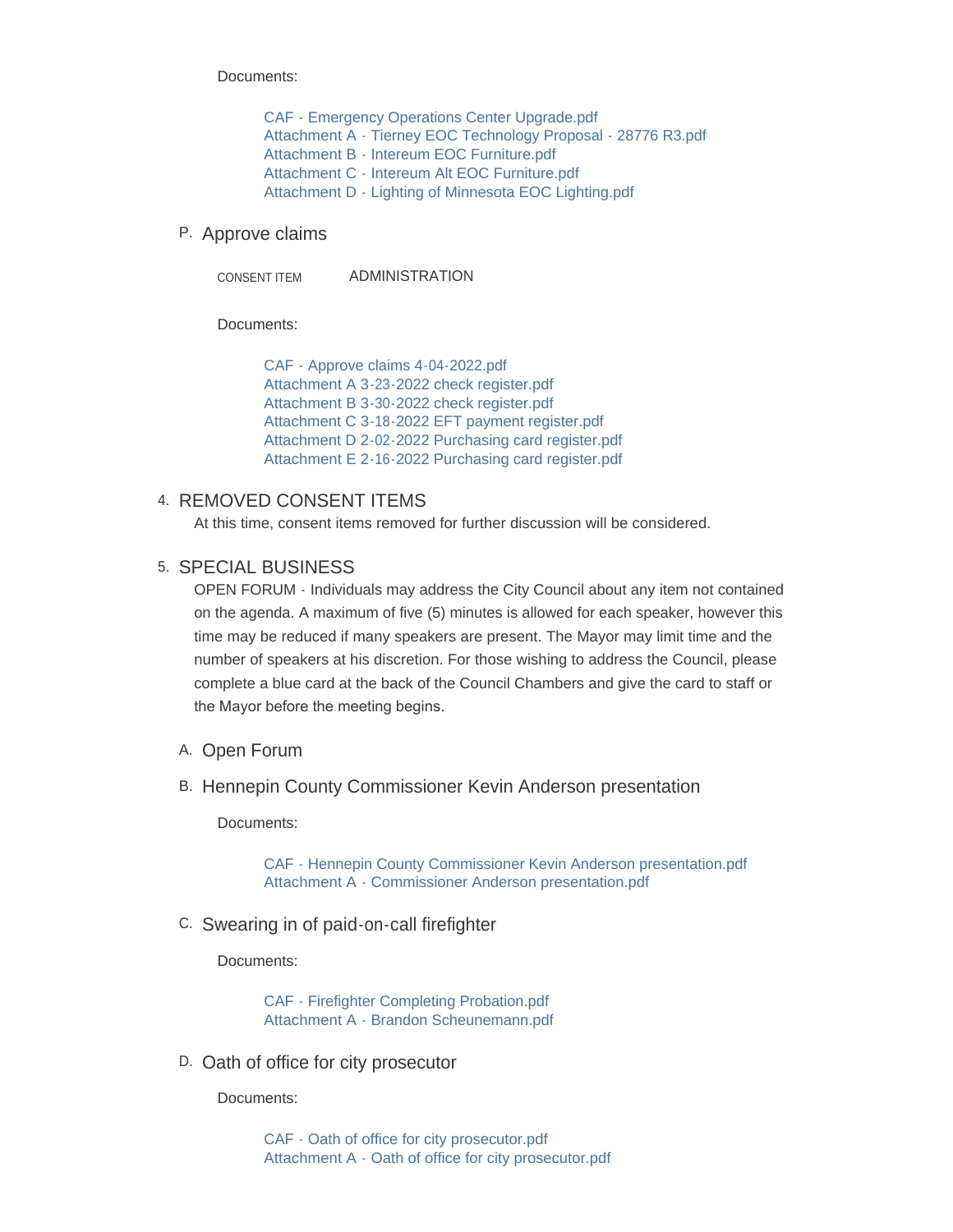### 6. PUBLIC HEARINGS

A. Public hearing - Easement Vacation No. 22-01 - Resolution No. 22-066

Documents:

[CAF - Public hearing - Easement Vacation No. 22-01 - Resolution No. 22-066](https://www.maplegrovemn.gov/AgendaCenter/ViewFile/Item/1569?fileID=5888)  2.pdf [Attachment A - Resolution No. 22-066.pdf](https://www.maplegrovemn.gov/AgendaCenter/ViewFile/Item/1569?fileID=5893) [Attachment B - Vacation graphic.pdf](https://www.maplegrovemn.gov/AgendaCenter/ViewFile/Item/1569?fileID=5894) [Attachment C - Location map.pdf](https://www.maplegrovemn.gov/AgendaCenter/ViewFile/Item/1569?fileID=5889) [Attachment D - Private utility comments.pdf](https://www.maplegrovemn.gov/AgendaCenter/ViewFile/Item/1569?fileID=5890) [Attachment E - Quitclaim deed.pdf](https://www.maplegrovemn.gov/AgendaCenter/ViewFile/Item/1569?fileID=5891) [Attachment F - Evanswood preliminary plat.pdf](https://www.maplegrovemn.gov/AgendaCenter/ViewFile/Item/1569?fileID=5892)

B. Public hearing - Easement Vacation No. 22-02 - Resolution No. 22-069

Documents:

[CAF - Public hearing - Easement Vacation No. 22-02 - Resolution No. 22-](https://www.maplegrovemn.gov/AgendaCenter/ViewFile/Item/1570?fileID=5895) 069.pdf [Attachment A - Resolution No. 22-069.pdf](https://www.maplegrovemn.gov/AgendaCenter/ViewFile/Item/1570?fileID=5899) [Attachment B - Vacation graphic.pdf](https://www.maplegrovemn.gov/AgendaCenter/ViewFile/Item/1570?fileID=5900) [Attachment C - Location map.pdf](https://www.maplegrovemn.gov/AgendaCenter/ViewFile/Item/1570?fileID=5896) [Attachment D - Private utility comments.pdf](https://www.maplegrovemn.gov/AgendaCenter/ViewFile/Item/1570?fileID=5897) [Attachment E - Fideldy Addition preliminary plat.pdf](https://www.maplegrovemn.gov/AgendaCenter/ViewFile/Item/1570?fileID=5898)

C. Project Monarch DEED applications and city revolving loan fund allocation

Documents:

[CAF Project Monarch DEED applications and city revolving loan fund allocation](https://www.maplegrovemn.gov/AgendaCenter/ViewFile/Item/1541?fileID=5740)  04-04-22.pdf [Attachment A - Resolution 22-074.pdf](https://www.maplegrovemn.gov/AgendaCenter/ViewFile/Item/1541?fileID=5738) [Attachment B - Resolution 22-075.pdf](https://www.maplegrovemn.gov/AgendaCenter/ViewFile/Item/1541?fileID=5739)

### 7. COMMUNITY AND ECONOMIC DEVELOPMENT ITEMS

7103 Birchview Road North variance A.

Documents:

[CAF - 7103 Birchview Road North variance 04-04-2022.pdf](https://www.maplegrovemn.gov/AgendaCenter/ViewFile/Item/1567?fileID=5879) [Attachment A - Narrative.pdf](https://www.maplegrovemn.gov/AgendaCenter/ViewFile/Item/1567?fileID=5880) [Attachment B - Location map.pdf](https://www.maplegrovemn.gov/AgendaCenter/ViewFile/Item/1567?fileID=5881) [Attachment C - Maps.pdf](https://www.maplegrovemn.gov/AgendaCenter/ViewFile/Item/1567?fileID=5882) [Attachment D - Elevations and floor plan.pdf](https://www.maplegrovemn.gov/AgendaCenter/ViewFile/Item/1567?fileID=5883) [Attachment E - Setback comparisons.pdf](https://www.maplegrovemn.gov/AgendaCenter/ViewFile/Item/1567?fileID=5884) [Attachment F - Public comments.pdf](https://www.maplegrovemn.gov/AgendaCenter/ViewFile/Item/1567?fileID=5885)

B. Report on upcoming community and economic development items

Documents:

[April 11, 2022 Planning Commission agenda - cancel.pdf](https://www.maplegrovemn.gov/AgendaCenter/ViewFile/Item/1568?fileID=5886) [March 28, 2022 Planning Commission draft minutes.pdf](https://www.maplegrovemn.gov/AgendaCenter/ViewFile/Item/1568?fileID=5887)